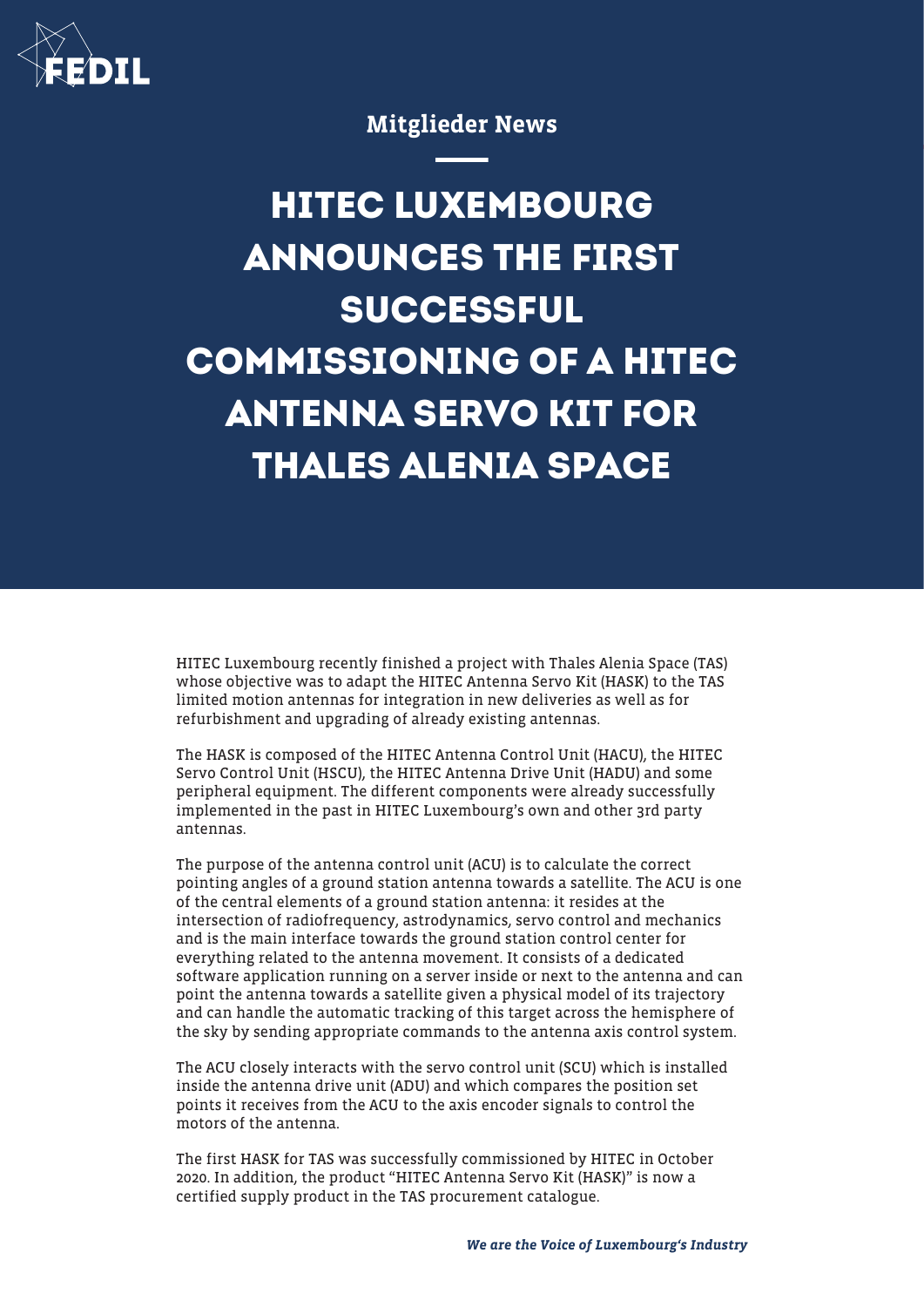## **ABOUT HITEC LUXEMBOURG AND ITS SATELLITE GROUND SEGMENT HERITAGE**



HITEC Luxembourg S.A., a 100%-owned Luxembourg company, has developed its business activities in the field of innovative and quality products and services and offers high technology solutions covering different business areas: satellite ground segment, specific and standard

equipment for testing and measuring of physical properties, traffic management and mission critical.

At HITEC Luxembourg a dedicated team of skilled and experienced engineers and project managers provides recognized expertise in engineering, field integration and overall project management.

HITEC Luxembourg has a strong and successful heritage in the satellite ground segment field and has participated in numerous institutional (ESA, EC, national governments, defence), research and commercial (SES, Thales, Telespazio, OHB, DLR, AIRBUS) procurements. The key foundations of HITEC Luxembourg's success are the 360° customer service focus, combined with the professional cross-disciplinary engineering and project management expertise and the commitment to unrivalled quality and reliability of our products and services, also illustrated by the different certifications HITEC Luxembourg was able to collect over the years of service.

Since several years, HITEC Luxembourg has increased its activities in the field of limited motion antennas. The company is continuously developing its product range for mid-sized high precision antennas in Ka-Band for geostationary communications. Further 6.8m and 9m limited motion antennas operating in either X- or Ka-band have been delivered for instance to institutional and defence customers in Luxembourg and across Europe.

In the range of full motion antennas used for LEO or MEO missions, HITEC Luxembourg has delivered antennas used in the Galileo program such as the 13m TTCF#1 and TTCF#2 antennas. Rich of this heritage, HITEC Luxembourg has also developed full-motion antennas with third axis and with dual-band capabilities.

HITEC Luxembourg has also developed positioners for custom antennas and arrays derived from its full-motion antennas.

In terms of subsystems, HITEC Luxembourg has in its portfolio a full range of Antenna Control Units (ACU) with program track, step-track and monopulse capability for precise pointing to and tracking of satellites. The antenna control system's servo loop features among others HITEC Luxembourg's patented backlash compensation for two or more drive trains per axis. HITEC Luxembourg S.A.'s portfolio also includes a complete servo-kit called HASK for new antennas or for refurbishment projects that can be adapted with custom mechanical interfaces.